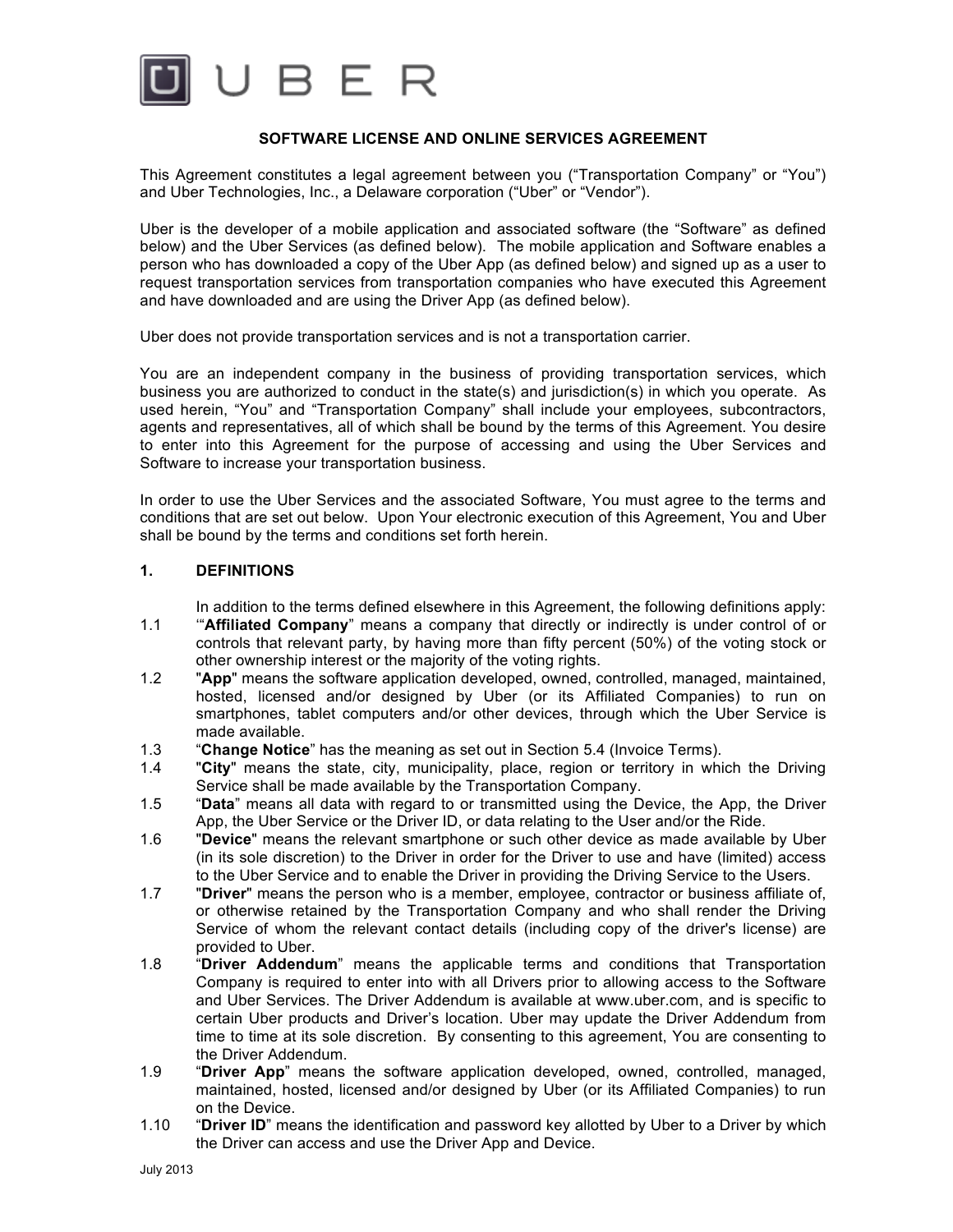

- 1.11 "**Driving Service**" means the transportation service as provided, made available or rendered by the Transportation Company (through the Driver (as applicable) with the Vehicle) upon request of the User through the App.
- 1.12 "**Fare**" means the amount (including applicable taxes and fees) that the Transportation Company is entitled to charge the User for the Ride, based on the recommended fares for the City as set out on http://www.uber.com or on the App.
- 1.13 "**Fee**" means the commission paid by the Transportation Company to Uber for the Service.
- 1.14 "**Intellectual Property Right**" means any patent, copyright, invention, database right, design right, registered design, trademark, trade name, brand, logo, slogan, service mark, know-how, utility model, unregistered design or, where relevant, any application for any such right, know-how, trade or business name, domain name (under whatever extension, e.g. .com, .nl, .fr, .eu, etc.) or other similar right or obligation whether registered or unregistered or other industrial or intellectual property right subsisting in any territory or jurisdiction anywhere in the world.
- 1.15 "**Ride**" means the transportation of the User by the Driver from the point of pick-up of the User until the point of drop-off of the User.
- 1.16 "**Software**" means Uber's mobile application and associated software, including but not limited to the App and Driver App.
- 1.17 "**Toll Charges**" means any and all road, bridge, ferry, tunnel and airport toll charges, including inner-city congestion, environmental or similar charges.
- 1.18 "**Uber Service**" means the on-demand, lead-generation service through the App, SMS (text messaging), web based requests or such other platforms, communication media or channels as are from time to time operated and made available by or on behalf of Uber that allow a User to request Driving Service from a Driver (who shall render the Driving Service on behalf of the Transportation Company) as available to and accepted by the User. "Uber Service" also includes Uber's arrangement for a third party payment processor or mobile payment platform to process the Fare for a Ride requested via the App and distribution of the Fare (minus the Fee) to the Transportation Company.
- 1.19 "**User**" means a person who has signed up and is registered with Uber for the use of the App and/or the Uber Service.
- 1.20 "**User Information"** Information provided by Uber to the Driver via the Driver App indicating the User's name, the User's pick-up location and photo of the User, if the User has elected to include a photo in the User's profile with Uber.
- 1.21 "**Vehicle**" means any motorized vehicle (whether powered by an internal combustion, hybrid or an electrical engine) that is in safe and clean condition and fit for passenger transportation as required by applicable laws and regulations and that has been accepted by Uber and identified as the vehicle to be used by the Driver in the provision of the Driving Service.
- 1.22 "**Website**" means the Uber website www.uber.com.

## **2. LICENSE GRANT**

2.1 Use of and access to the Driver App

Uber hereby grants Transportation Company a non-exclusive, non-transferable, right to use the Software and Uber Service, subject to the terms and conditions of this Agreement for the sole purpose of providing and rendering the Driving Service in and/or from within the City to and for the benefit of the Users. All rights not expressly granted to you are reserved by Uber and its licensors.

2.2 Restrictions.

Transportation Company shall not and will ensure that Driver does not (i) license, sublicense, sell, resell, transfer, assign, distribute or otherwise commercially exploit or make available to any third party the Uber Service, the Software, or the Device in any way; (ii) modify or make derivative works based upon the Uber Service or the Software; (iii) create Internet "links" to the Uber Service or Software or "frame" or "mirror" any Software on any other server or wireless or Internet-based device; (iv) reverse engineer, decompile,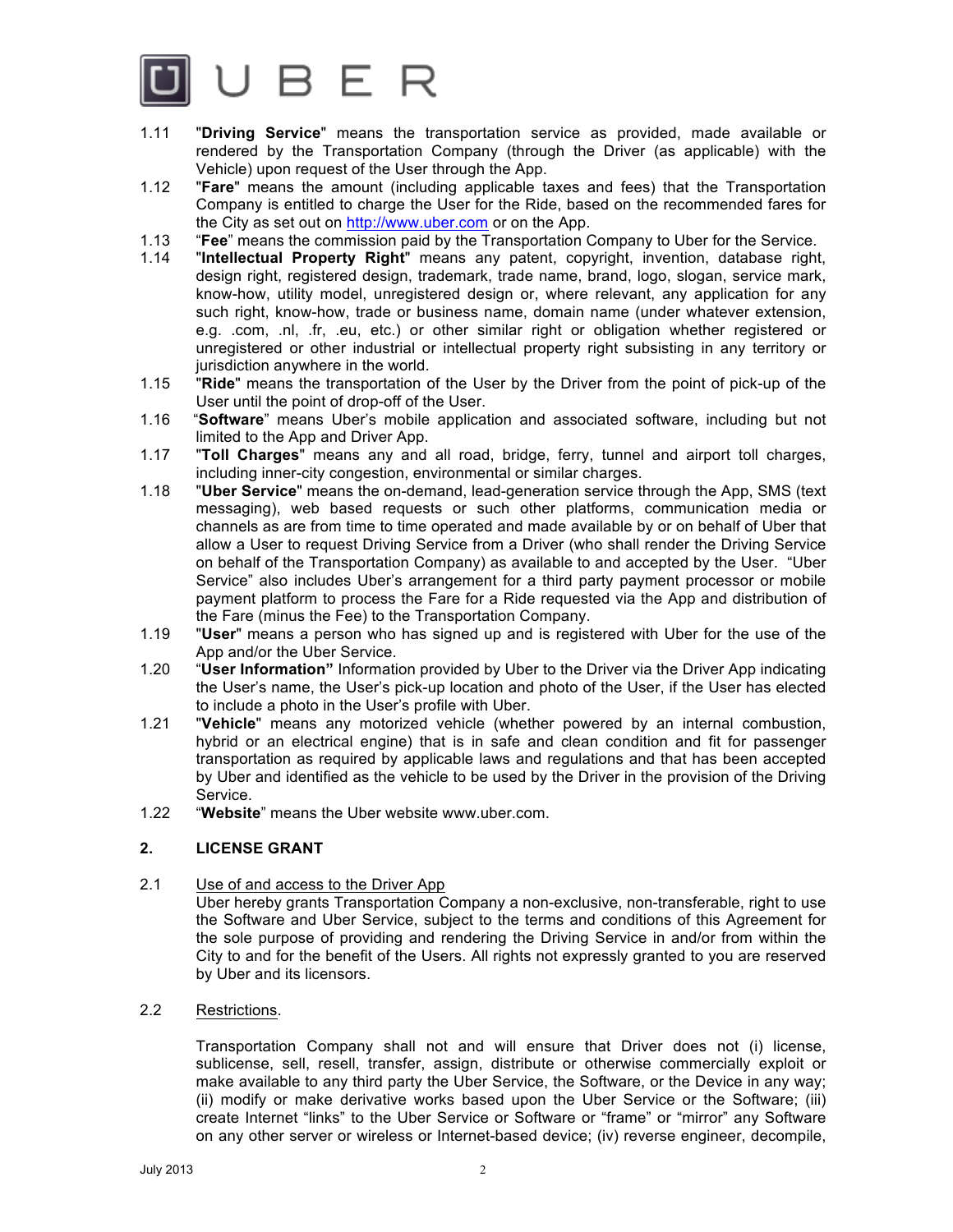

modify, or disassemble, except as allowed under the applicable law; (v) access the Software in order to (a) build a competitive product or service, (b) build a product using similar ideas, features, functions or graphics of the Uber Service or Software, or (c) copy any ideas, features, functions or graphics of the Uber Service or Software; or (vi) launch an automated program or script, including, but not limited to, web spiders, web crawlers, web robots, web ants, web indexers, bots, viruses or worms, or any program which may make multiple server requests per second, or unduly burdens or hinders the operation and/or performance of the Uber Service or Software.

Transportation Company may not use the Software and Uber Service to: (i) send spam or otherwise duplicative or unsolicited messages in violation of applicable laws; (ii) send or store infringing, obscene, threatening, libelous, or otherwise unlawful or tortious material, including material harmful to children or violative of third party privacy rights; (iii) send or store material containing software viruses, worms, Trojan horses or other harmful computer code, files, scripts, agents or programs; (iv) interfere with or disrupt the integrity or performance of the Software or Service or the data contained therein; or (v) attempt to gain unauthorized access to the Software or Service or its related systems or networks.

- 2.3 Unavailability. The Transportation Company acknowledges and agrees that the Software or the Uber Service may, from time to time, be unavailable (e.g. due to scheduled maintenance or system upgrades) and that Uber cannot, and does not, guarantee an specific or minimum availability of the Software or the Uber Service.
- 2.4 Ownership. Uber (and its Affiliated Companies and licensors, where applicable) shall own and have all rights (including Intellectual Property Rights) in and to the Device, the Software, the Uber Service, the Driver ID and the Data. Insofar the Transportation Company and/or Driver may, by operation of applicable law or otherwise, obtain any rights (including Intellectual Property Rights) in relation thereto, these rights shall be and are hereby transferred (insofar permitted under the applicable law, in advance) to Uber (rights obtained by any Driver should be transferred via the Transportation Company). Where a transfer may not be permissible under the applicable mandatory law, the Transportation Company hereby undertakes to grant and to procure from the Driver a grant to Uber of a perpetual, exclusive (exclusive also with regard to Transportation Company and/or Driver), world-wide and transferable right and license under any such non-transferable rights.

### **3. OBLIGATIONS OF THE TRANSPORTATION COMPANY**

- 3.1 Transportation Company shall have the sole responsibility for any obligations or liabilities to Drivers, Users or third parties that arise from its provision of the Driving Service.
- 3.2 By using the Uber Services to receive and accept requests for transportation and by providing the Driving Service to the User, the Transportation Company accepts, agrees and acknowledges that a direct legal relationship is created and assumed solely between the Transportation Company and the User. Uber shall not be responsible or liable for the actions, omissions and behavior of the User in or in relation to the activities of the Transportation Company, the Driver and the Vehicle.
- 3.3 Transportation Company acknowledges and agrees that it and the Driver are solely responsible for taking such precautions as may be reasonable and proper (including taking out adequate insurance in conformity with standard market practice and in conformance with any applicable regulations or other licensing requirements) regarding any acts or omissions of the User.
- 3.4 The Transportation Company represents and undertakes to procure that the Driver shall comply with, adhere to and observe the terms and conditions set forth in this Agreement, the Driver Addendum, and all applicable laws, regulations, rules, statutes or ordinances governing or otherwise relating to the Driving Service. To the extent required, the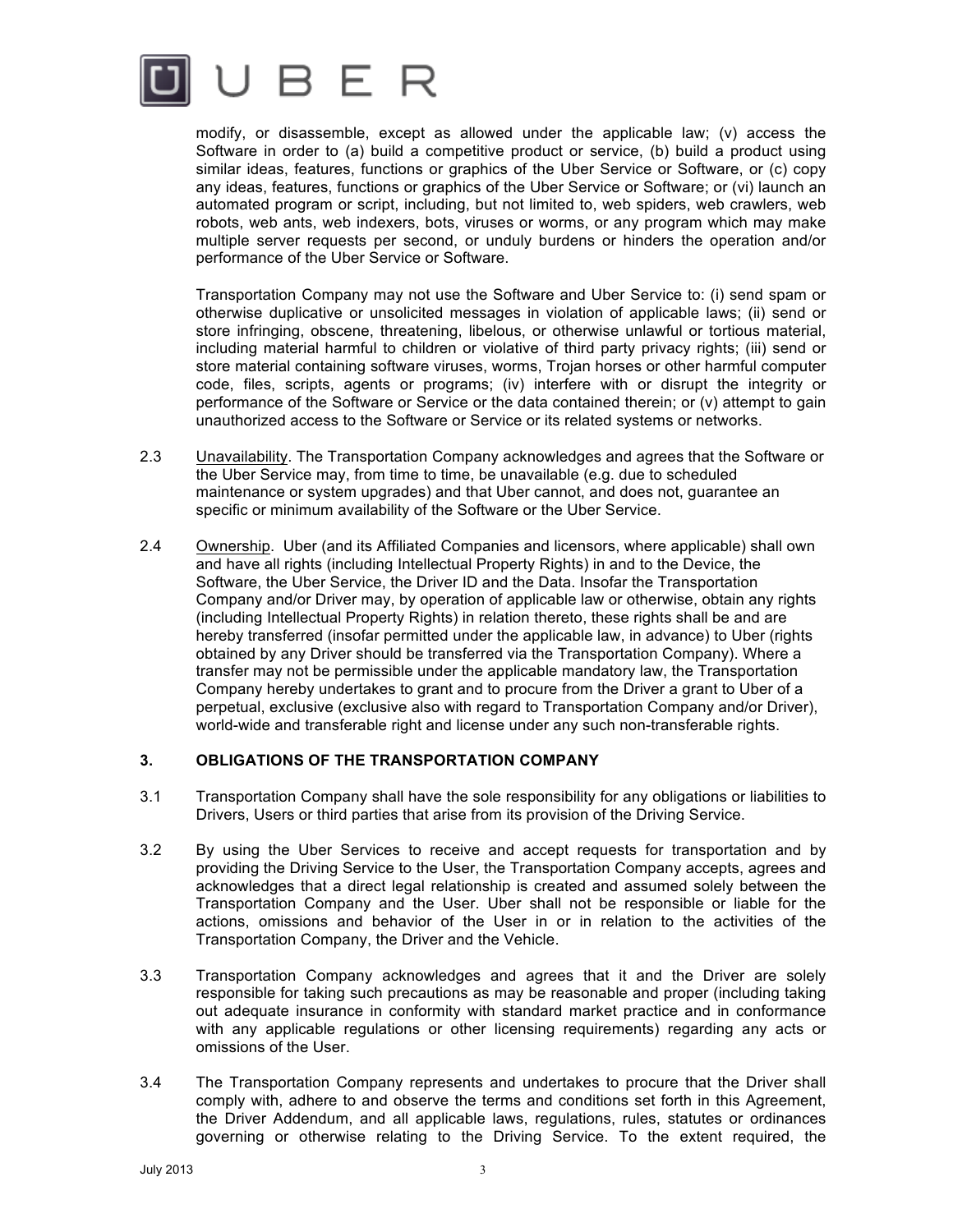

Transportation Company hereby agrees and ensures that the rights, covenants, undertakings, representations and obligations of the Driver as set out in this Agreement shall apply to, and be assumed, accepted and taken over by the Driver. The Transportation Company shall provide copies of all executed Driver Addendums to Uber upon Uber's request.

- 3.5 The Transportation Company acknowledges and agrees that it exercises sole control over the Driver and will comply with all applicable laws and regulations (including tax, social security and employment laws) governing or otherwise applicable to its relationship with the Driver. Uber does not and does not intend to exercise any control over the Driver's (or the Transportation Company's) actions or the operation or physical condition of the Vehicle (except as provided under the Agreement).
- 3.6 Transportation Company undertakes that it will, and that it will ensure that its Driver(s) will, safeguard, protect and keep the Driver ID at all times confidential and safely stored and shall not disclose it to any person other than those who need to have access to the Driver ID in order to render and/or provide the Driving Service.
- 3.7 Transportation Company undertakes that it will, and that it will ensure that its Driver(s) will, safeguard, protect and keep the User Information received from Uber and the details of any Ride, at all times confidential and shall not disclose it to any person or store the information in any manner, except as required by law.
- 3.8 Transportation Company will immediately notify Uber of any actual or suspected security breach or improper use of the Device, the Driver App, the Driver ID, the Data or of the User Information.

# **4. USE OF UBER SERVICE AND SOFTWARE BY DRIVERS**

- 4.1 Driver ID
- 4.1.1 Uber will issue the Transportation Company a Driver ID for each Driver retained by the Transportation Company to enable Transportation Company and/or the Driver (as applicable) to access and use the Driver App and the Device in accordance with the Driver Addendum. Uber will have the right, at all times and at Uber's sole discretion, to reclaim, prohibit, suspend, limit or otherwise restrict the Transportation Company and/or the Driver from accessing or using the Driver App or the Device. Uber may charge a fee for the use of the Device or request a retainer fee and/or a security deposit per Device.
- 4.2 Information provided to Users
- 4.2.1 Once the Driver has accepted a User's request for transportation, Uber will provide the User Information to the Driver via the Driver App, including the User's location. The User shall inform the Driver of the destination. Transportation Company acknowledges and agrees that once the Driver has accepted a User's request for transportation, Uber may provide specific information to the User regarding the Transportation Company and Driver in relation to the Driving Service, including but not limited to the Transportation Company's name, Driver's name, Driver's photo, license number, geo-location and contact information.
- 4.2.2 The Transportation Company and its Drivers retain the sole right to determine when and for how long each of them will utilize the Software and Services to receive lead generation service. The Transportation Company and its Drivers also retain the option to accept or reject each request for transportation received via the Driver App. However, Transportation Company and Driver agree to utilize the App at least once a month to accept a request for transportation.
- 4.3 Driver and User Review.
- 4.3.1 Users who have used the Driving Service will be asked by Uber to comment on the Driving Service and to provide a score for the Driving Service and the Driver. Uber reserves the right to post these comments and scores on the App or the Website (or such other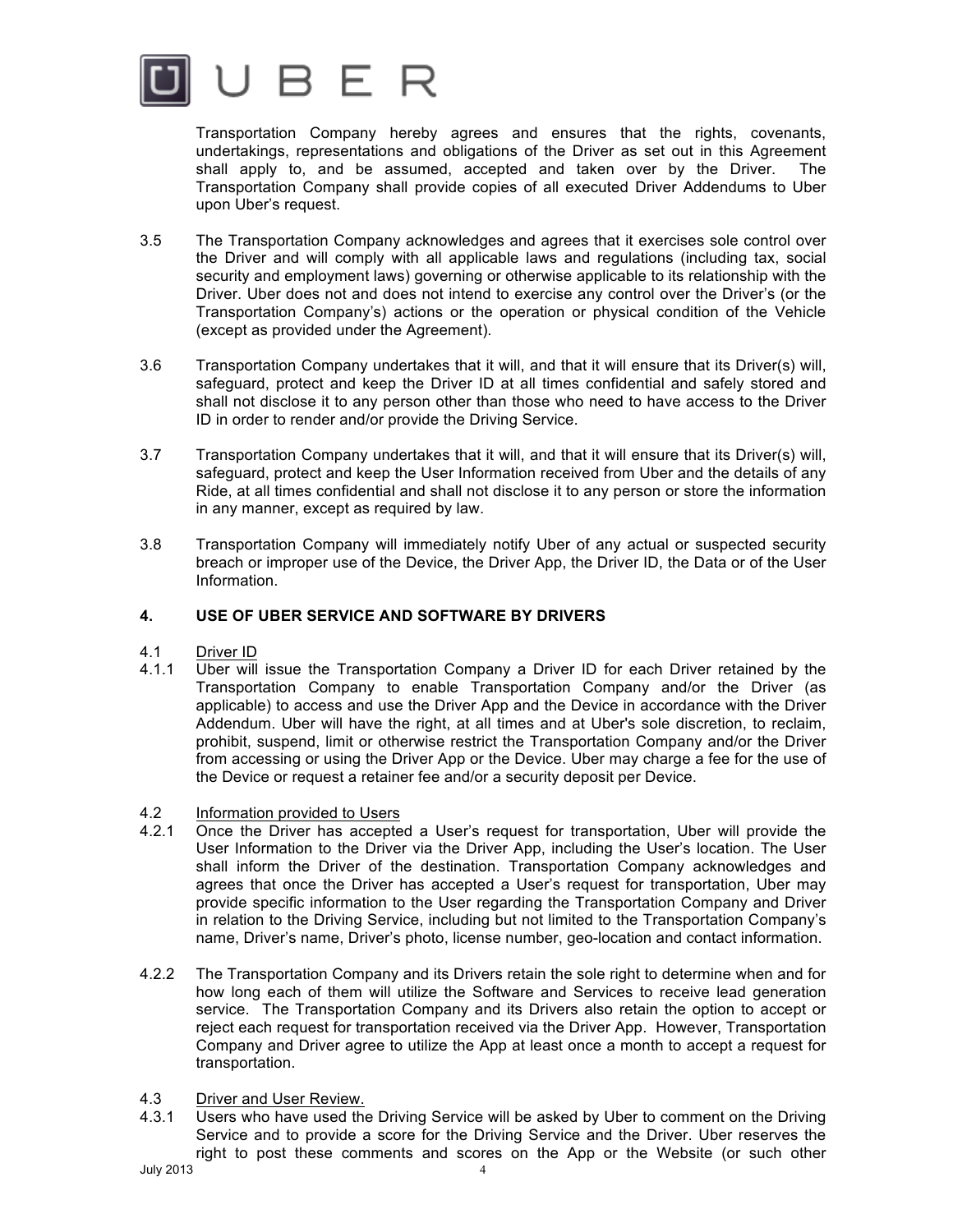

platforms as owned, managed, controlled or managed by Uber) without reference to the Customer, Transportation Company or Driver. Uber shall also request the Transportation Company and/or the Driver to comment on and to provide a score for the User on the Driver App. Transportation Company will and will require that its Drivers will provide accurate and objective feedback that does not violate any applicable laws and regulations.

- 4.3.2 The Transportation Company acknowledges that Uber is a distributor (without any obligation to verify) and not a publisher of these comments and scores. Uber reserves the right to refuse, edit or remove unfavorable reviews in the event that such reviews include obscenities or mention an individual's name or violate any privacy laws or any other applicable laws and regulations. Beyond the legal and regulatory requirements, Uber shall not have and hereby disclaims any liability and responsibility for the content and consequences of (the publication or distribution of) any comments, scores or reviews howsoever or whatsoever.
- 4.3.3 The Transportation Company acknowledges that Uber desires to provide users of its Software with the opportunity to connect with Transportation Companies that maintain the highest standards of professionalism. Transportation Company agrees that its Drivers will maintain high standards of professionalism and service, including but not limited to professional attire and maintaining an average Customer score set by Uber based on feedback from users of its Software. Uber utilizes a five-star rating system designed to allow the Users of its Software to provide feedback on the level of service provided by those transportation providers who accept requests for transportation received via the Service. Transportation Company understands that there is a minimum star-rating Drivers must maintain to continue receiving access to the Service and Software. In the event a Driver's star-rating falls below the applicable minimum star-rating, Uber will notify Transportation Company by email or other written means. In the event the star-rating (based on User feedback) has not increased above the minimum, Uber may deactivate the Driver's access to the Software and Service. Uber reserves the right, at all times and at Uber's sole discretion, to reclaim, prohibit, suspend, limit or otherwise restrict the Transportation Company and/or the Driver from accessing or using the Driver App or the Device if the Transportation Company or its Drivers fail to maintain the standards of appearance and service required by the users of the Uber Software.
- 4.4 Disclosure of Information. In case of a complaint, dispute or conflict between the Transportation Company or the Driver on the one hand and the User on the other hand or in other appropriate instances where a legitimate reason for such disclosure exists (for example, receipt by Uber of a subpoena or warrant requesting information), Uber may, but shall not be required to  $-$  to the extent permitted by applicable laws and regulations  $$ provide the User, Transportation Company, the Driver and/or the relevant authorities the relevant data (including personal data) of the Transportation Company or the Driver. Uber may also disclose certain information of the Transportation Company or the Driver as set forth in this Agreement.

# **5. CALCULATION OF FARES AND FEES**

- 5.1 Fares
- 5.1.1 The recommended pricing structure used in calculating the Fare for the Driving Service can be found at www.uber.com, or on the App or can at any time be communicated to the Transportation Company by Uber.
- 5.1.2 As part of its Services provided to Transportation Company, Uber will arrange for a third party payment processor or mobile payment platform to process the Fare for a Ride requested via the App to the User designated credit card or mobile payment platform.
- $5.2$  Fee<br> $5.2.1$  Tran
- Transportation Company shall pay Uber a Fee per Ride, which shall be set by Uber at Uber's sole discretion based upon local market factors and may be subject to change. The Fee is calculated as a percentage of each Fare. The Fare will be collected by Uber for and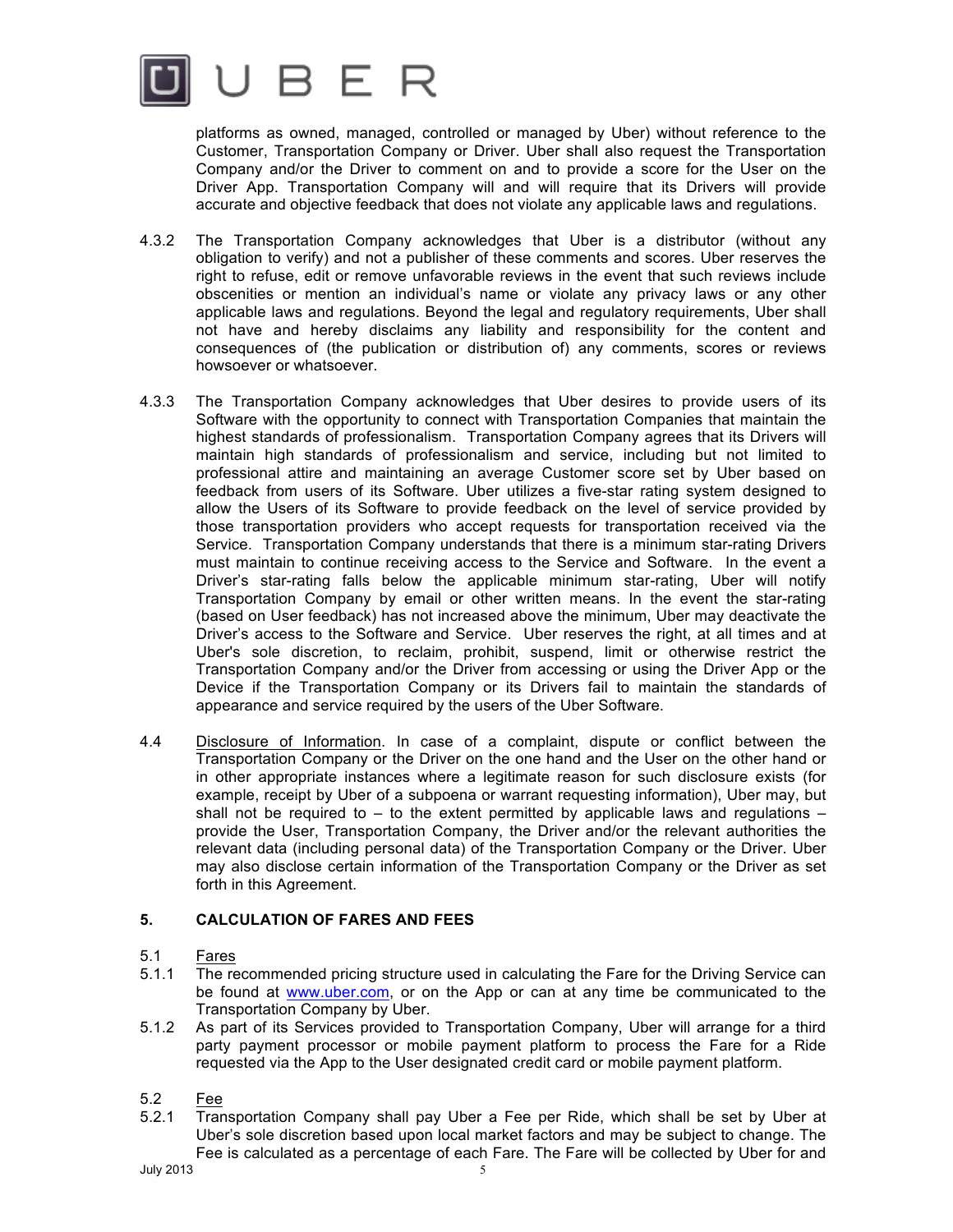

on behalf of the Transportation Company. Transportation Company agrees and requests that Uber deduct its Fee payable on all Fares earned by the Transportation Company and remit the remainder of the Fare to Transportation Company. The Fee is set forth in the City Addendum. The City Addendum may change from time to time. Transportation Company and Drivers can always view the most current City Addendum at http://www.uber.com and also will receive written notice in the event of a change in Fee percentage.

- 5.3 Invoicing and payment terms
- 5.3.1 Payment of the Fares to Transportation Company shall be made in accordance with the payment method as set forth in the Driver Addendum.
- 5.3.2 Uber operates, and the Transportation Company accepts, a system for receipts being issued by Uber for and on behalf of the Transportation Company to the User. The receipts, which are issued by Uber for and on behalf of the Transportation Company to the User shall be sent in copy by email or made available online to the Transportation Company. The receipts may include specific information regarding the Transportation Company and Driver in relation to the Driving Service, including but not limited to the Transportation Company's name, Driver's name, Driver's photo, license number, geo-location and contact information.

The Transportation Company represents that it will ensure that the Driver will notify Uber of any corrections necessary to the receipt for a Ride within three (3) business days after each Ride. Unless Uber receives timely notification (three (3) business days) of any correction needed, Uber shall not be liable for any mistakes in the receipt or in any calculation of the Fares that are remitted to the Transportation Company pursuant to the terms of section 5.2.1.

### **6. REPRESENTATIONS**

### 6.1 Transportation Company/Driver representations

- 6.1.1 The Transportation Company represents to Uber and shall ensure that the Driver shall represent to Transportation Company, that for the term of this Agreement:
	- (i) it holds, complies and shall continue to hold and comply with all permits, licenses and other governmental authorisations necessary for conducting, carrying out and continuing their activities, operations and business in general and the Driving Service in particular;
	- (ii) shall comply with all local laws and regulations, including the laws related to the operation of a taxi/passenger delivery, driving service or transportation service and will be solely responsible for any violations of such local laws and regulations;
	- (iii) the Driver has a valid driver's license and is authorized to operate the Vehicle as set out in the Driver Addendum and has all the appropriate licenses, approvals and authority to provide transportation for hire to third parties in the City where the Driving Service is rendered or performed;
	- (iv) it has appropriate and up-to-date level of expertise and experience to enable and provide the Driving Service and the Driving Service will be supplied, provided and supported by appropriately qualified and trained Drivers acting with due skill, care and diligence;
	- (v) the Transportation Company and the Driver have and maintain a valid policy for the appropriate (transportation, personal injury, third party or general) liability insurance and such other insurances as are considered market practice (all in industry-standard coverage amounts) for the operation of the Vehicle and/or business insurance to cover any anticipated risks, damages and losses related to the operation of a taxi/passenger delivery, driving service or transportation services (including the Driving Service), and not less than the minimum coverage amounts required by applicable law. The Transportation Company shall add Uber to its liability insurance policy as an additional insured, and shall upon first request of Uber provide Uber with a copy of the insurance certificate.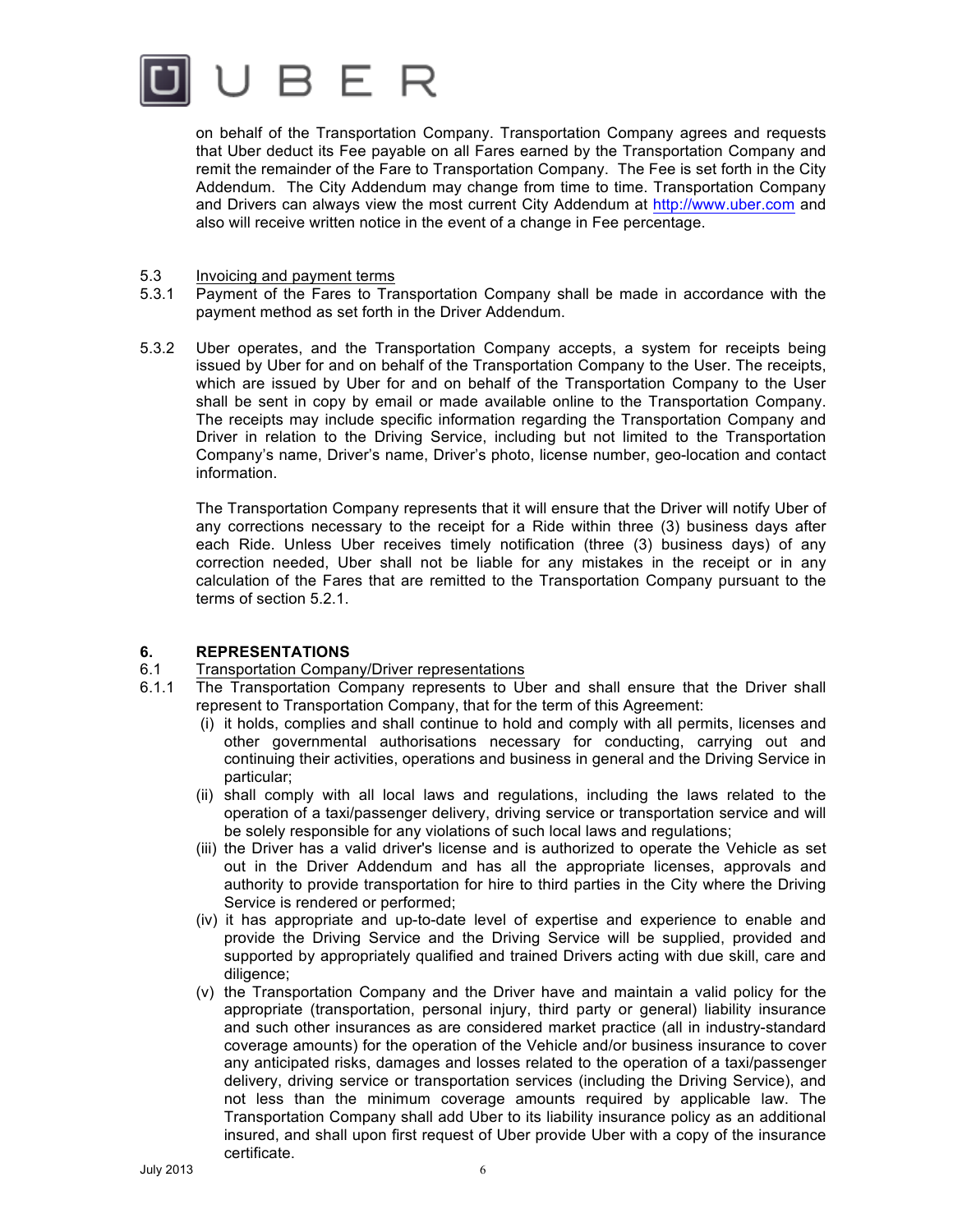

- (vi) the Transportation Company's employees are covered by workers' compensation insurance, as required by law. If permitted by law, Transportation Company may choose to insure itself against industrial injuries by maintaining occupational accident insurance in place of workers' compensation insurance. Transportation Company's subcontractors may also, to the extent permitted by law, maintain occupational accident insurance in place of workers' compensation insurance.
- (vii) the Vehicle is kept in a clean condition at all times, such Vehicle is in good operating condition and meets the industry safety standards for a Vehicle of its kind;
- (viii)the Driver and the Vehicle maintain at all times the star rating quality described in Section 4.3.3 above.
- (ix) Transportation Company is the owner or lessee, or are otherwise in lawful possession of a Vehicle or Vehicles, and said Vehicle or Vehicles are suitable for performing the commercial carriage services contemplated by this Agreement, which equipment complies with all applicable federal, state and local laws.
- 6.2 Disclaimer
- 6.2.1 Uber provides, and the Transportation Company accepts, the Service, the Device and Driver App on an "as is" and "as available" basis. Uber does not warrant or guarantee that the Transportation Company, the Driver or the User's access to or use of the Service, the Website, the Device, the App or the Driver App will be uninterrupted or error free.
- 6.2.2 **Internet Delays**. THE UBER SERVICE AND SOFTWARE MAY BE SUBJECT TO LIMITATIONS, DELAYS, AND OTHER PROBLEMS INHERENT IN THE USE OF THE INTERNET AND ELECTRONIC COMMUNICATIONS. THE COMPANY IS NOT RESPONSIBLE FOR ANY DELAYS, DELIVERY FAILURES, OR OTHER DAMAGE RESULTING FROM SUCH PROBLEMS.
- 6.3 Transportation Company/ Driver indemnifications
- 6.3.1 Subject to the exceptions set forth in this Agreement, the Transportation Company agrees and undertakes and ensures that the Transportation Company will indemnify, defend and hold Uber (and its Affiliated Companies and employees and, at the request of Uber, Uber's licensors, suppliers, officers, directors and subcontractors) harmless from and against any and all claims, demands, expenses (including legal fees), damages, penalties, fines, social contributions and taxes by a third party (including Users, regulators and governmental authorities) directly or indirectly related to this Agreement.
- 6.3.2 The Transportation Company is solely responsible for ensuring that Drivers take reasonable and appropriate precautions in relation to any third party with which they interact in connection with the Driving Service. Where this allocation of the parties' mutual responsibilities may be ineffective under applicable law, the Transportation Company undertakes to indemnify, defend and hold Uber harmless from and against any claims that may be brought against Uber in relation to the Transportation Company's or Driver's provision of the Driving Service under such applicable law as further set forth in Section 6.3 (Indemnification).

### **7.0 RELATIONSHIP BETWEEN THE PARTIES**

- 7.1 The relationship between the Parties is solely that of independent contracting parties.
- 7.2 The Parties expressly agree that this Agreement is not an employment agreement or employment relationship. The parties further agree that no employment contract is created between Uber and the Drivers.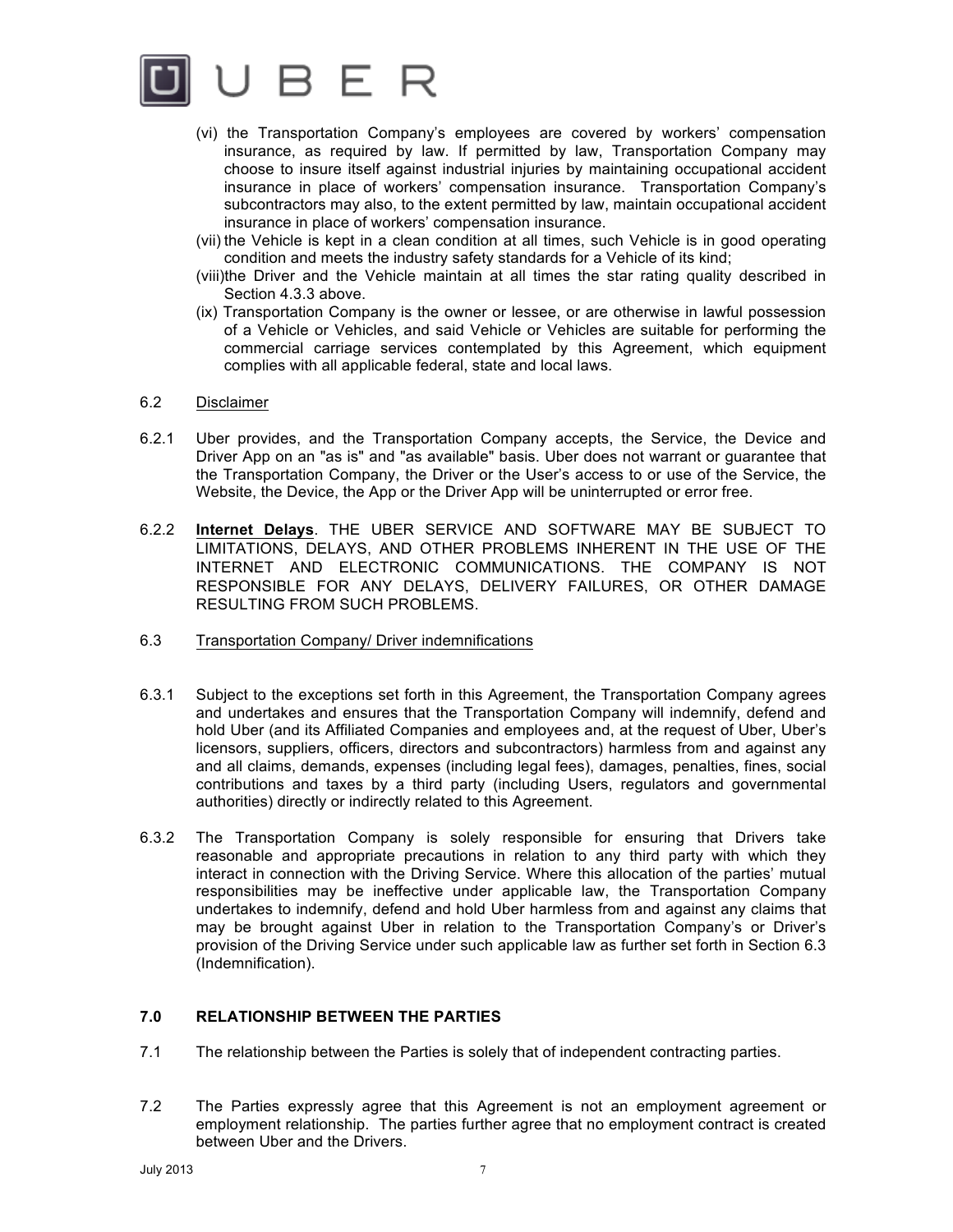

- 7.3 The Parties expressly agree that no joint venture, partnership, employment, or agency relationship exists between you, Uber or any third party provider as a result of this Agreement or use of the Uber Service or Software.
- 7.4 The Transportation Company acknowledges and agrees that it has no authority to bind Uber and undertakes not to hold itself out and to ensure that the Driver does not hold himself or herself out, as an employee, agent or authorized representative of Uber. Where, by implication of mandatory law or otherwise, the Driver and/or the Transportation Company may be deemed an agent or representative of Uber, the Transportation Company undertakes and agrees to indemnify, defend and hold Uber harmless from and against any claims by any person or entity based on such implied agency relationship.

### **8. LIABILITY**

- 8.1 IN NO EVENT SHALL UBER'S AGGREGATE LIABILITY EXCEED THE FEES ACTUALLY PAID BY AND/OR DUE FROM TRANSPORTATION COMPANY IN THE SIX (6) MONTH PERIOD IMMEDIATELY PRECEDING THE EVENT GIVING RISE TO SUCH CLAIM. IN NO EVENT SHALL UBER AND/OR ITS LICENSORS BE LIABLE TO ANYONE FOR ANY INDIRECT, PUNITIVE, SPECIAL, EXEMPLARY, INCIDENTAL, CONSEQUENTIAL OR OTHER DAMAGES OF ANY TYPE OR KIND (INCLUDING PERSONAL INJURY, LOSS OF DATA, REVENUE, PROFITS, USE OR OTHER ECONOMIC ADVANTAGE). UBER AND/OR ITS LICENSORS SHALL NOT BE LIABLE FOR ANY LOSS, DAMAGE OR INJURY WHICH MAY BE INCURRED BY TRANSPORTATION COMPANY, INCLUDING BUT NOT LIMITED TO LOSS, DAMAGE OR INJURY ARISING OUT OF, OR IN ANY WAY CONNECTED WITH THE UBER SERVICE OR SOFTWARE, INCLUDING BUT NOT LIMITED TO THE USE OR INABILITY TO USE THE UBER SERVICE OR SOFTWARE.
- 8.2 If the disclaimer of liability by Uber as set out in Clause 7.1 shall, for some reason, not have any effect, the maximum aggregate liability of Uber vis-a-vis the Transportation Company and its Drivers collectively, is limited to 50% of the total amount of the Fee paid to Uber by the Transportation Company in the year (12 months) preceding the event that led to the liability.
- 8.3 All defenses (including limitations and exclusions of liability) in favor of Uber apply (i) regardless of the ground upon which a liability is based (whether default, tort or otherwise), (ii) irrespective of the type of breach of obligations (guarantees, contractual obligations or otherwise), (iii) for all events and all agreements together, (iv) insofar no event of wilful misconduct or gross negligence of Uber or its management has occurred, and (v) also for the benefit of its Affiliated Companies and employees and, at the request of Uber, Uber's licensors, suppliers and subcontractors.
- 8.4 Uber makes no guarantees, warranties, or representations as to the actions or conduct of any Users who may request transportation service from Transportation Company or the Driver. Responsibility for the decisions Transportation Company makes regarding transportation services offered via the Software or Uber Service (with all its implications) rests solely with Transportation Company. Transportation Company agrees that it is Your responsibility to take reasonable precautions in all actions and interactions with any third party You interact with through the Uber Service.
- 8.5 The transportation services that You provide pursuant this Agreement are fully and entirely Your responsibility. Uber does not screen or otherwise evaluate potential riders/Users of Your transportation services. You understand, therefore, that by using the Software and the Uber Service, You may be introduced to third parties that may be potentially dangerous, and that You use the Software and the Uber Service at Your own risk.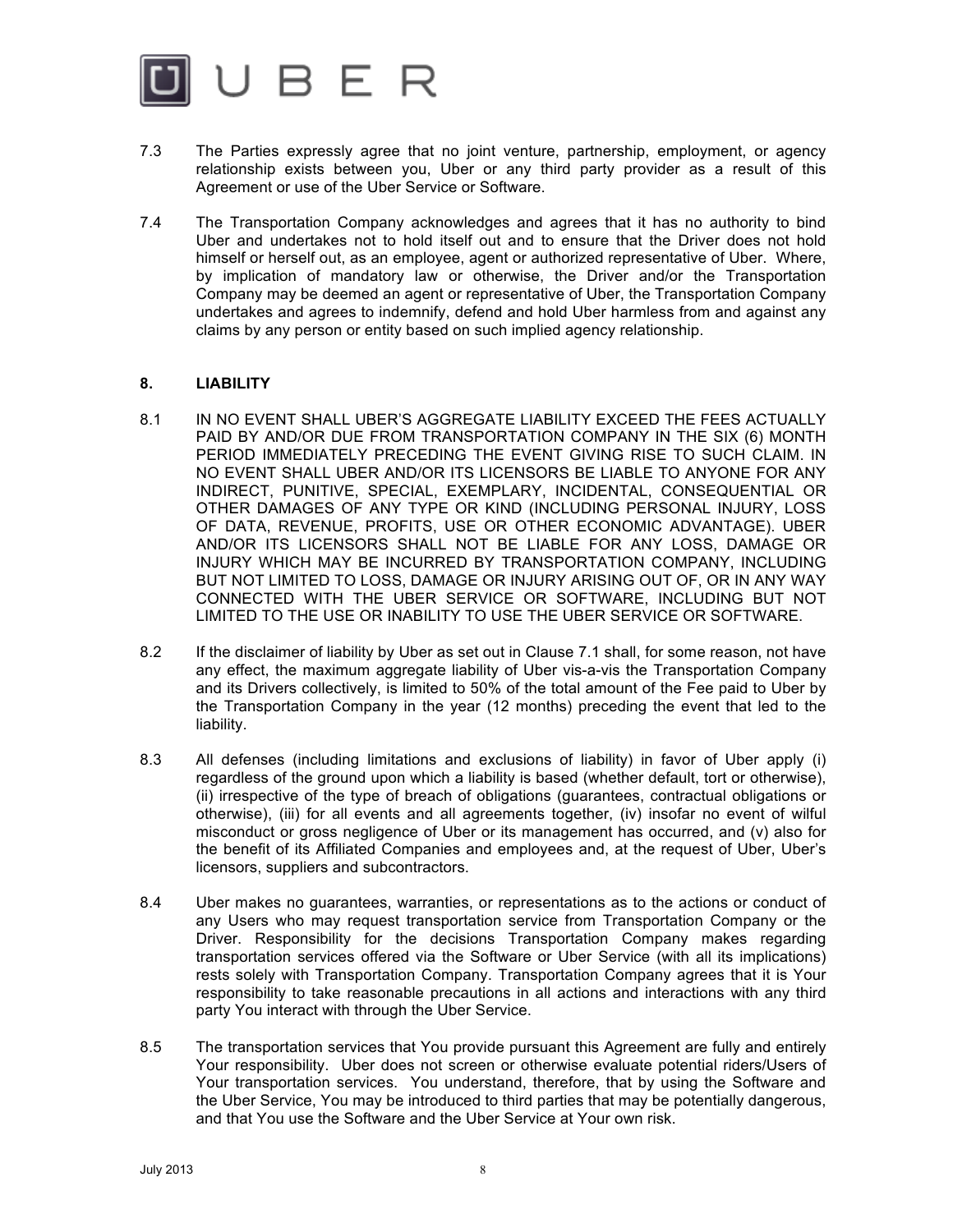

- 8.6 Notwithstanding the Transportation Company's right, if applicable, to take recourse against the Driver, the Transportation Company acknowledges and agrees that it is at all times responsible and liable for the acts and omissions of the Driver(s) vis-à-vis the User and Uber, even where such vicarious liability may not be mandated under applicable law.
- 8.7 UBER WILL NOT ASSESS THE SUITABILITY, LEGALITY OR ABILITY OF ANY SUCH THIRD PARTIES AND YOU EXPRESSLY WAIVE AND RELEASE UBER FROM ANY AND ALL LIABILITY, CLAIMS, CAUSES OF ACTION, OR DAMAGES ARISING FROM YOUR USE OF THE SOFTWARE OR UBER SERVICE, OR IN ANY WAY RELATED TO THE THIRD PARTIES INTRODUCED TO YOU BY THE SOFTWARE OR SERVICE. YOU EXPRESSLY WAIVE AND RELEASE ANY AND ALL RIGHTS AND BENEFITS UNDER SECTION 1542 OF THE CIVIL CODE OF THE STATE OF CALIFORNIA (OR ANY ANALOGOUS LAW OF ANY OTHER STATE), WHICH READS AS FOLLOWS: "A GENERAL RELEASE DOES NOT EXTEND TO CLAIMS WHICH THE CREDITOR DOES NOT KNOW OR SUSPECT TO EXIST IN HIS FAVOR AT THE TIME OF EXECUTING THE RELEASE, WHICH, IF KNOWN BY HIM, MUST HAVE MATERIALLY AFFECTED HIS SETTLEMENT WITH THE DEBTOR."

# **9. TERM, TERMINATION AND SUSPENSION**

- 9.1 This Transportation Company Agreement shall commence on the date this Agreement is accepted, for an indefinite period of time, unless terminated by either party by written notice with due observance of a notice period of seven (7) calendar days. Uber may terminate this Agreement automatically, without any notice requirement, at such moment when the Transportation Company and/or its Drivers no longer qualifies, under the applicable law or the quality standards of Uber, to provide the Driving Service or to operate the Vehicle.
- 9.2.1 Each party may terminate this Agreement or suspend the Agreement in respect of the other party, with immediate effect and without a notice of default being required in case of:
	- (a) a material breach by the other party of any term of the Agreement (including but not limited to breach of representations or receipt of a significant number of User complaints); or
	- (b) insolvency or bankruptcy of the other party, or upon the other party's filing or submission of request for suspension of payment (or similar action or event) against the terminating party.
- 9.3 Upon termination of the Agreement, the Transportation Company and/ or the Driver shall promptly return all Devices and all Data provided to either of them by Uber without withholding a copy thereof.

### **10. CONFIDENTIALITY**

- 10.1 Parties understand and agree that in the performance of this Agreement, each party may have access to or may be exposed to, directly or indirectly, confidential information of the other party (the "**Confidential Information**"). Confidential Information includes Data, transaction volume, marketing and business plans, business, financial, technical, operational and such other non-public information that either a disclosing party designates as being private or confidential or of which a receiving party should reasonably know that it should be treated as private and confidential.
- 10.2 Each party agrees that: (a) all Confidential Information shall remain the exclusive property of the disclosing party and receiving party shall not use any Confidential Information for any purpose except in furtherance of this Agreement; (b) it shall maintain, and shall use prudent methods to cause its employees, officers, representatives, contracting parties and agents (the "**Permitted Persons**") to maintain, the confidentiality and secrecy of the Confidential Information; (c) it shall disclose Confidential Information only to those Permitted Persons who need to know such information in furtherance of this Agreement; (d) it shall not, and shall use prudent methods to ensure that the Permitted Persons do not, copy, publish,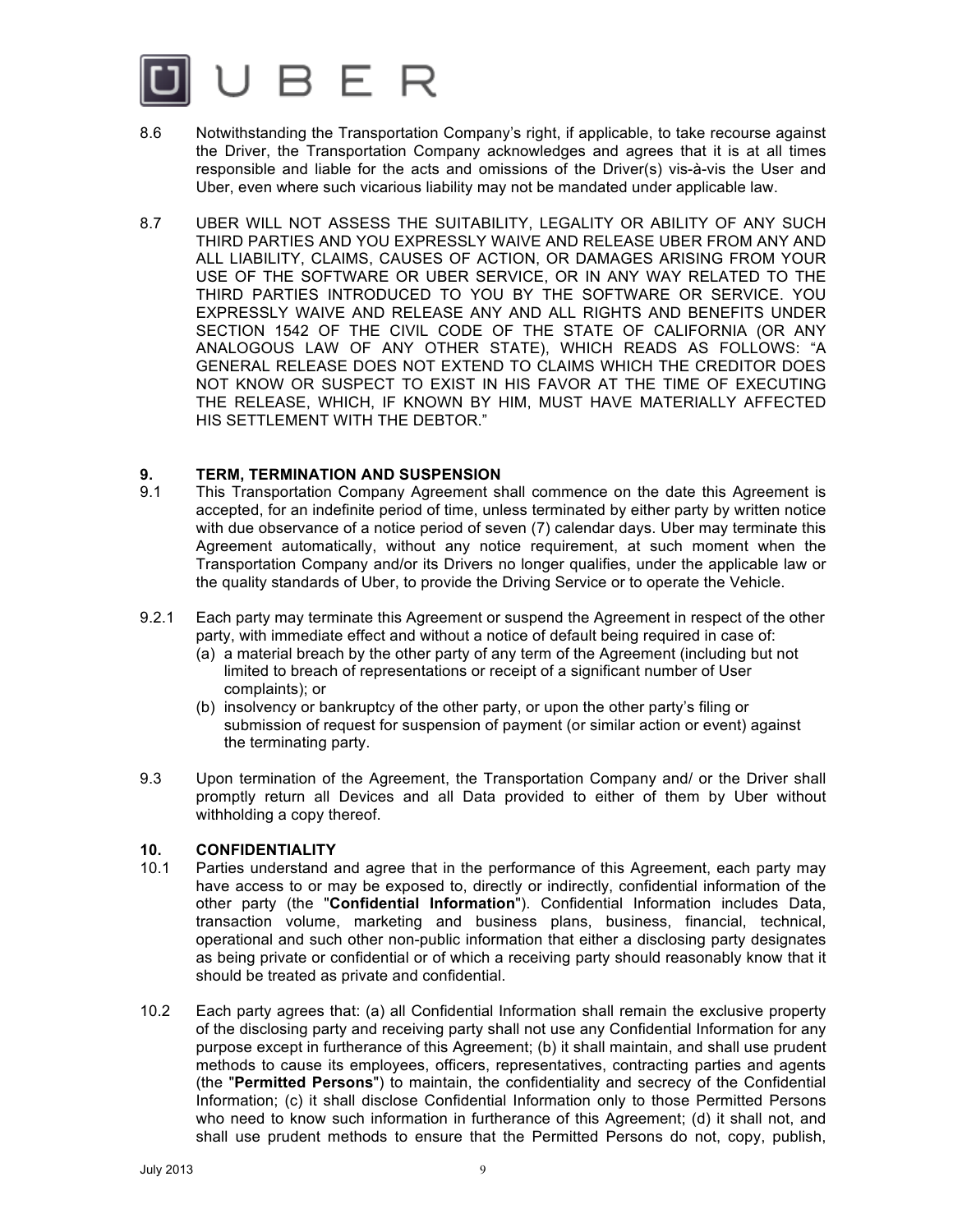

disclose to others or use (other than pursuant to the terms hereof) the Confidential Information; and (e) it shall return or destroy all ((hard and soft) copies of) Confidential Information upon written request of the other party.

10.3 Notwithstanding the foregoing, (a) Confidential Information shall not include any information to the extent it (i) is or becomes part of the public domain through no act or omission on the part of the receiving Party, (ii) was possessed by the receiving Party prior to the date of this Agreement, (iii) is disclosed to the receiving Party by a third party having no obligation of confidentiality with respect thereto, or (iv) is required to be disclosed pursuant to law, court order, subpoena or governmental authority, and (b) nothing in this Agreement shall prevent, limit or restrict a Party from disclosing this Agreement (including any technical, operational, performance and financial data (but excluding any User Data)) in confidence to an Affiliated Company.

# **11. LOCATION-BASED SERVICES**

- 11.1. For the purpose of rendering the Service, the Transportation Company explicitly agrees and acknowledges, and procures that the Driver agrees and acknowledges, that geolocation information regarding the Driver who is available for the Driving Service or performing the Driving Service shall be monitored and traced through the Driver App via GPS tracking. The Device and the relevant details of the Driver and the Ride and the position of the Driver shall also be disclosed to the User on the App.
- 11.2 To provide location-based services on the Uber App and for analytical, marketing and commercial purposes of Uber, Uber may collect, use, and share precise geo-location data, including the real-time geographic location of You and the Drivers. This location data is used by Uber to provide and improve location-based products and services. Information You provide may be transferred or accessed by entities around the world. Uber abides by the "safe harbor" frameworks set forth by the U.S. Department of Commerce regarding the collection, use, and retention of personal information collected by organizations in the European Economic Area and Switzerland. You expressly consent to Uber's use of locations-based services and You expressly waive and release Uber from any and all liability, claims, causes of action or damages arising from Your use of the software or Uber service, or in any way relating to the use of the geo-location and other location-based services.

# **12 MODIFICATIONS**

- 12.1 Uber reserves the right to modify the terms and conditions of this Agreement or at any time, effective upon publishing an updated version of this Agreement at http://www.uber.com or on the Software.
- 12.2 Transportation Company hereby expressly acknowledges and agrees that, by using or receiving the Uber Service, and downloading, installing or using the Software, Transportation Company and Uber are bound by any future amendments and additions to this Agreement or documents incorporated herein, including the Fee schedule. Continued use of the Uber Service or Software after any such changes shall constitute your consent to such changes. Transportation Company is responsible for regularly reviewing this Agreement.

### **13. MISCELLANEOUS**

13.1 If any provision of this Agreement is or becomes invalid or non-binding, the parties shall remain bound by all other provisions hereof. In that event, the parties shall replace the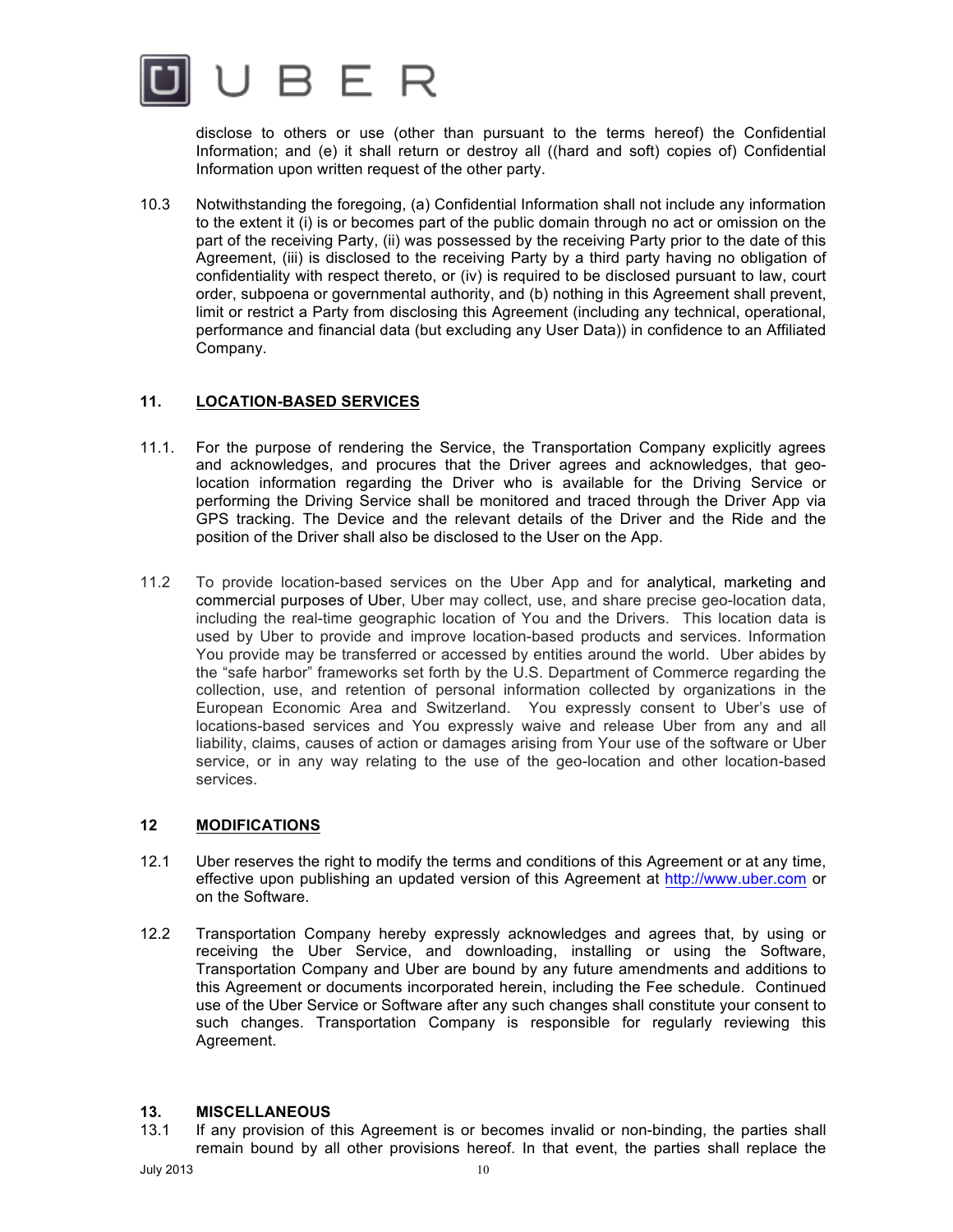

invalid or non-binding provision by provisions that are valid and binding and that have, to the greatest extent possible, a similar effect as the invalid or non-binding provision, given the contents and purpose of this Agreement.

- 13.2 Neither party shall be entitled to assign, transfer, encumber any of its rights and/or the obligations under this Agreement without the prior written consent of the other party, provided that Uber may assign, transfer, encumber any of its rights and/or the obligations under this Agreement (in whole or in part or from time to time) to (a) an Affiliated Company or (b) in the event of a merger or sale of assets without the prior written consent of the Transportation Company.
- 13.3 This Agreement (including the schedules, annexes and appendixes, which form an integral part of this Agreement) constitutes the entire agreement and understanding of the parties with respect to its subject matter and replaces and supersedes all prior agreements, arrangements, offers, undertakings or statements regarding such subject matter.

### **14. GOVERNING LAW AND JURISDICTION**

- 14.1 This Agreement shall be governed by California law, without regard to the choice or conflicts of law provisions of any jurisdiction, and any disputes, actions, claims or causes of action arising out of or in connection with this Agreement or the Uber Service or Software shall be subject to the exclusive jurisdiction of the state and federal courts located in the City and County of San Francisco, California. If any provision of the Agreement is held to be invalid or unenforceable, such provision shall be struck and the remaining provisions shall be enforced to the fullest extent under law. The failure of Uber to enforce any right or provision in this Agreement shall not constitute a waiver of such right or provision unless acknowledged and agreed to by Uber in writing. This Agreement and the documents incorporated by reference therein comprise the entire agreement between you and Uber and supersedes all prior or contemporaneous negotiations, discussions or agreements, whether written or oral, between the parties regarding the subject matter contained herein.
- 14.2 Other than disputes regarding the Intellectual Property Rights of the parties, any disputes, actions, claims or causes of action arising out of or in connection with this Agreement or the Uber Service or Software may be subject to arbitration pursuant to Section 14.3.

### **14.3 Arbitration.**

### i. How This Arbitration Provision Applies.

This Arbitration Provision is governed by the Federal Arbitration Act, 9 U.S.C. § 1 et seq. and evidences a transaction involving commerce. This Arbitration Provision applies to any dispute arising out of or related to this Agreement or termination of the Agreement and survives after the Agreement terminates. Nothing contained in this Arbitration Provision shall be construed to prevent or excuse You from utilizing any procedure for resolution of complaints established in this Agreement (if any), and this Arbitration Provision is not intended to be a substitute for the utilization of such procedures.

**Except as it otherwise provides, this Arbitration Provision is intended to apply to the resolution of disputes that otherwise would be resolved in a court of law or before a forum other than arbitration. This Arbitration Provision requires all such disputes to be resolved only by an arbitrator through final and binding arbitration and not by way of court or jury trial.**

Such disputes include without limitation disputes arising out of or relating to interpretation or application of this Arbitration Provision, including the enforceability, revocability or validity of the Arbitration Provision or any portion of the Arbitration Provision.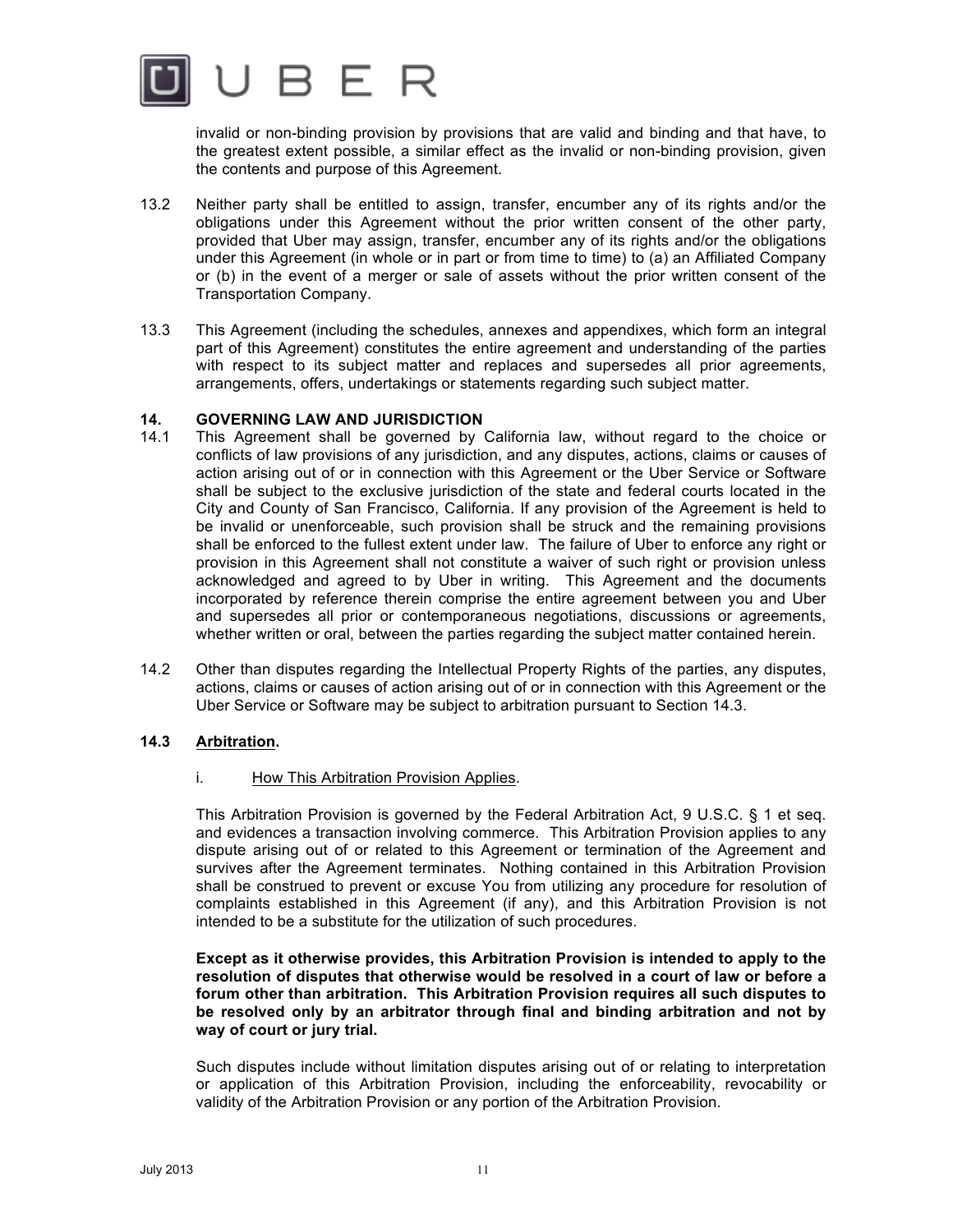

Except as it otherwise provides, this Arbitration Provision also applies, without limitation, to disputes arising out of or related to this Agreement and disputes arising out of or related to Your relationship with Uber, including termination of the relationship. This Arbitration Provision also applies, without limitation, to disputes regarding any city, county, state or federal wage-hour law, trade secrets, unfair competition, compensation, breaks and rest periods, expense reimbursement, termination, harassment and claims arising under the Uniform Trade Secrets Act, Civil Rights Act of 1964, Americans With Disabilities Act, Age Discrimination in Employment Act, Family Medical Leave Act, Fair Labor Standards Act, Employee Retirement Income Security Act (except for claims for employee benefits under any benefit plan sponsored by Uber and covered by the Employee Retirement Income Security Act of 1974 or funded by insurance), Genetic Information Non-Discrimination Act, and state statutes, if any, addressing the same or similar subject matters, and all other similar federal and state statutory and common law claims.

#### ii. Limitations On How This Agreement Applies.

This Arbitration Provision does not apply to claims for workers compensation, state disability insurance and unemployment insurance benefits.

Regardless of any other terms of this Arbitration Provision, claims may be brought before and remedies awarded by an administrative agency if applicable law permits access to such an agency notwithstanding the existence of an agreement to arbitrate. Such administrative claims include without limitation claims or charges brought before the Equal Employment Opportunity Commission (www.eeoc.gov), the U.S. Department of Labor (www.dol.gov), the National Labor Relations Board (www.nlrb.gov), or the Office of Federal Contract Compliance Programs (www.dol.gov/esa/ofccp). Nothing in this Arbitration Provision shall be deemed to preclude or excuse a party from bringing an administrative claim before any agency in order to fulfill the party's obligation to exhaust administrative remedies before making a claim in arbitration.

Disputes that may not be subject to predispute arbitration agreement as provided by the Dodd-Frank Wall Street Reform and Consumer Protection Act (Public Law 111-203) are excluded from the coverage of this Arbitration Provision.

This Arbitration Provision shall not be construed to require the arbitration of any claims against a contractor that may not be the subject of a mandatory arbitration agreement as provided by section 8116 of the Department of Defense ("DoD") Appropriations Act for Fiscal Year 2010 (Pub. L. 111-118), section 8102 of the Department of Defense ("DoD") Appropriations Act for Fiscal Year 2011 (Pub. L. 112-10, Division A), and their implementing regulations, or any successor DoD appropriations act addressing the arbitrability of claims.

#### iii. Selecting The Arbitrator and Location of the Arbitration.

The Arbitrator shall be selected by mutual agreement of Uber and You. Unless You and Uber mutually agree otherwise, the Arbitrator shall be an attorney licensed to practice in the location where the arbitration proceeding will be conducted or a retired federal or state judicial officer who presided in the jurisdiction where the arbitration will be conducted. If the Parties cannot agree on an Arbitrator, then an arbitrator will be selected using the alternate strike method from a list of five (5) neutral arbitrators provided by JAMS (Judicial Arbitration & Mediation Services). You will have the option of making the first strike. If a JAMS arbitrator is used, then the applicable JAMS rules will apply. The location of the arbitration proceeding shall be no more than 45 miles from the place where You last provided transportation services under this Agreement, unless each party to the arbitration agrees in writing otherwise.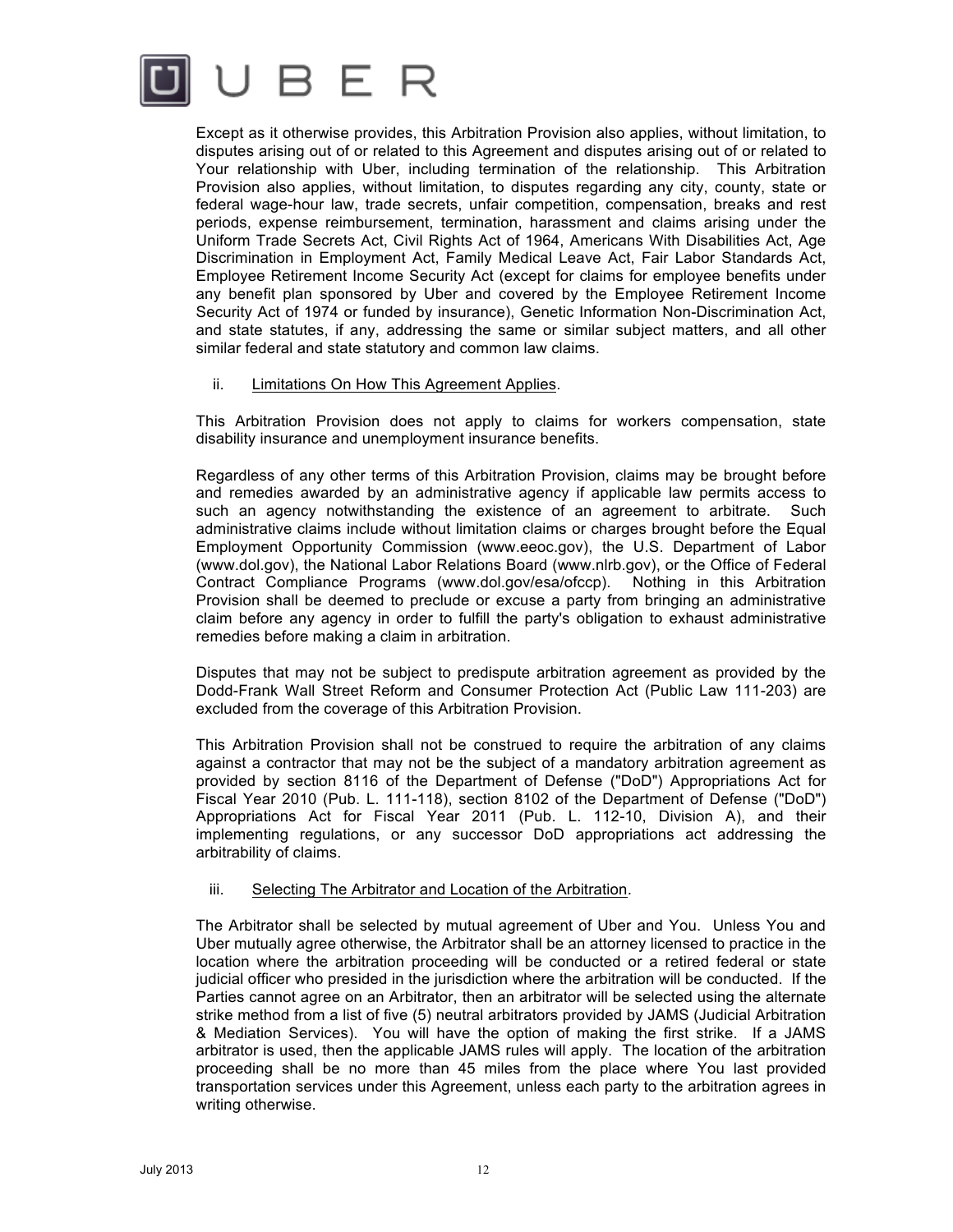

#### iv. Starting The Arbitration.

All claims in arbitration are subject to the same statutes of limitation that would apply in court. The party bringing the claim must demand arbitration in writing and deliver the written demand by hand or first class mail to the other party within the applicable statute of limitations period. The demand for arbitration shall include identification of the Parties, a statement of the legal and factual basis of the claim(s), and a specification of the remedy sought. Any demand for arbitration made to Uber shall be provided to General Counsel, Uber Technologies, Inc., 182 Howard Street, # 8, San Francisco CA 94105. The arbitrator shall resolve all disputes regarding the timeliness or propriety of the demand for arbitration. A party may apply to a court of competent jurisdiction for temporary or preliminary injunctive relief in connection with an arbitrable controversy, but only upon the ground that the award to which that party may be entitled may be rendered ineffectual without such provisional relief.

#### v. How Arbitration Proceedings Are Conducted.

In arbitration, the Parties will have the right to conduct adequate civil discovery, bring dispositive motions, and present witnesses and evidence as needed to present their cases and defenses, and any disputes in this regard shall be resolved by the Arbitrator.

You and Uber agree to bring any dispute in arbitration on an individual basis only, and not on a class, collective, or private attorney general representative action basis. Accordingly,

(a) There will be no right or authority for any dispute to be brought, heard or arbitrated as a class action ("Class Action Waiver"). The Class Action Waiver shall not be severable from this Arbitration Provision in any case in which (1) the dispute is filed as a class action and (2) a civil court of competent jurisdiction finds the Class Action Waiver is unenforceable. In such instances, the class action must be litigated in a civil court of competent jurisdiction.

(b) There will be no right or authority for any dispute to be brought, heard or arbitrated as a collective action ("Collective Action Waiver"). The Collective Action Waiver shall not be severable from this Arbitration Provision in any case in which (1) the dispute is filed as a collective action and (2) a civil court of competent jurisdiction finds the Collective Action Waiver is unenforceable. In such instances, the collective action must be litigated in a civil court of competent jurisdiction.

(c) There will be no right or authority for any dispute to be brought, heard or arbitrated as a private attorney general representative action ("Private Attorney General Waiver"). The Private Attorney General Waiver shall not be severable from this Arbitration Provision in any case in which a civil court of competent jurisdiction finds the Private Attorney General Waiver is unenforceable. In such instances and where the claim is brought as a private attorney general, such private attorney general claim must be litigated in a civil court of competent jurisdiction.

Although you will not be retaliated against, disciplined or threatened with discipline as a result of you exercising your rights under Section 7 of the National Labor Relations Act by the filing of or participation in a class, collective or representative action in any forum, Uber may lawfully seek enforcement of this Arbitration Provision and the Class Action Waiver, Collective Action Waiver and Private Attorney General Waiver under the Federal Arbitration Act and seek dismissal of such class, collective or representative actions or claims. Notwithstanding any other clause contained in this Agreement, any claim that all or part of the Class Action Waiver, Collective Action Waiver or Private Attorney General Waiver is invalid, unenforceable, unconscionable, void or voidable may be determined only by a court of competent jurisdiction and not by an arbitrator.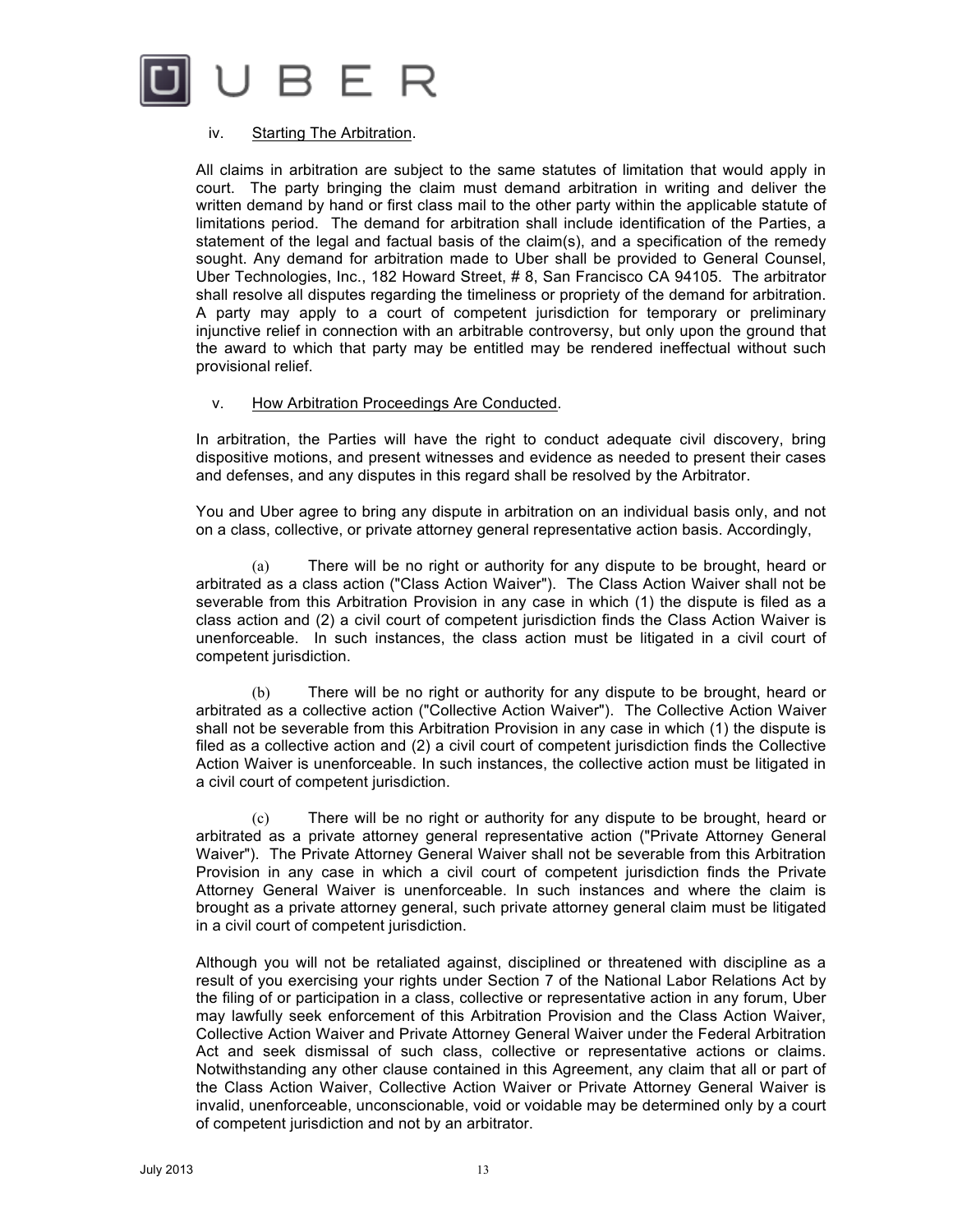

The Class Action Waiver, Collective Action Waiver and Private Attorney General Waiver shall be severable in any case in which the dispute is filed as an individual action and severance is necessary to ensure that the individual action proceeds in arbitration.

### vi. Paying For The Arbitration.

Each party will pay the fees for his, her or its own attorneys, subject to any remedies to which that party may later be entitled under applicable law. However, in all cases where required by law, Uber will pay the Arbitrator's and arbitration fees. If under applicable law Uber is not required to pay all of the Arbitrator's and/or arbitration fees, such fee(s) will be apportioned between the Parties in accordance with said applicable law, and any disputes in that regard will be resolved by the Arbitrator.

#### vii. The Arbitration Hearing And Award.

The Parties will arbitrate their dispute before the Arbitrator, who shall confer with the Parties regarding the conduct of the hearing and resolve any disputes the Parties may have in that regard. Within 30 days of the close of the arbitration hearing, or within a longer period of time as agreed to by the Parties or as ordered by the Arbitrator, any party will have the right to prepare, serve on the other party and file with the Arbitrator a brief. The Arbitrator may award any party any remedy to which that party is entitled under applicable law, but such remedies shall be limited to those that would be available to a party in his or her individual capacity in a court of law for the claims presented to and decided by the Arbitrator, and no remedies that otherwise would be available to an individual in a court of law will be forfeited by virtue of this Arbitration Provision. The Arbitrator will issue a decision or award in writing, stating the essential findings of fact and conclusions of law. Except as may be permitted or required by law, as determined by the Arbitrator, neither a party nor an Arbitrator may disclose the existence, content, or results of any arbitration hereunder without the prior written consent of all Parties. A court of competent jurisdiction shall have the authority to enter a judgment upon the award made pursuant to the arbitration. The Arbitrator shall not have the power to commit errors of law or legal reasoning, and the award may be vacated or corrected on appeal to a court of competent jurisdiction for any such error.

### viii. Your Right To Opt Out Of Arbitration.

Arbitration is not a mandatory condition of your contractual relationship with Uber. If you do not want to be subject to this Arbitration Provision, you may opt out of this Arbitration Provision by notifying Uber in writing of your desire to opt out of this Arbitration Provision, which writing must be dated, signed and delivered by a nationally recognized overnight delivery service or by hand delivery to Uber Technologies, Inc., 182 Howard Street, #8 San Francisco, CA 94105 addressed to the attention of the General Counsel. In order to be effective, the writing must clearly indicate your intent to opt out of this Arbitration Provision and the envelope containing the signed writing **must be post-marked within 30 days** of the date this Agreement is executed by you. Your writing opting out of this Arbitration Provision will be filed with a copy of this Agreement and maintained by Uber. Should You not opt out of this Arbitration Provision within the 30-day period, You and Uber shall be bound by the terms of this Arbitration Provision. You have the right to consult with counsel of Your choice concerning this Arbitration Provision. You understand that You will not be subject to retaliation if You exercise Your right to assert claims or opt-out of coverage under this Arbitration Provision.

### ix. Enforcement Of This Agreement.

This Arbitration Provision is the full and complete agreement relating to the formal resolution of disputes arising out of this Agreement. Except as stated in subsection v,